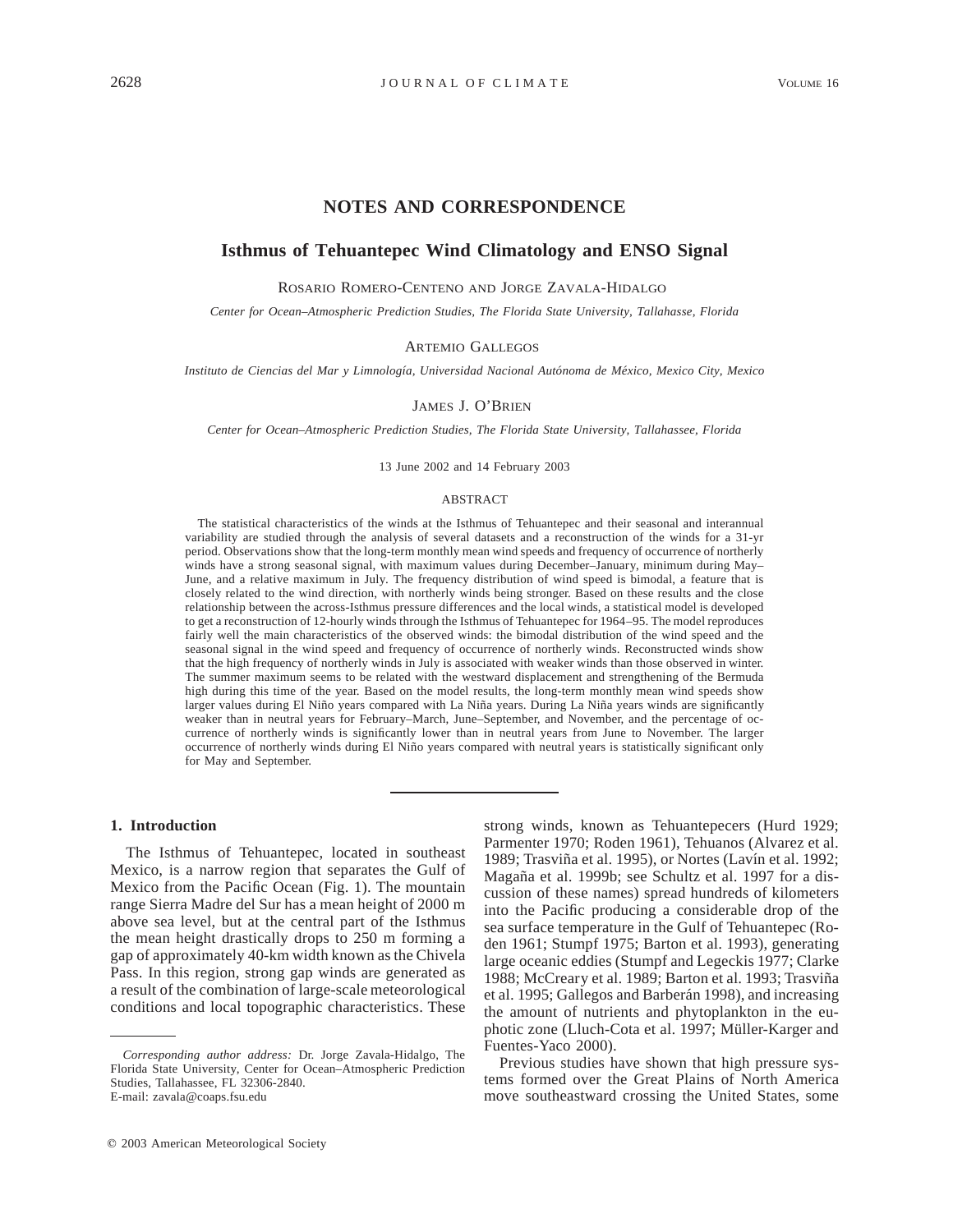

FIG. 1. Location of the Isthmus of Tehuantepec and sites of interest. The first two contour lines correspond to 50 and 200 m, respectively, and the following contours are every 250 m. Here, LV stands for La Venta station.

getting as far as the Bay of Campeche developing a large pressure difference between the Gulf of Mexico and the Gulf of Tehuantepec (Hurd 1929; Roden 1961; Stumpf and Legeckis 1977; DiMego et al. 1976; Lavín et al. 1992; Schultz et al. 1997, 1998; Chelton et al. 2000a,b). This pressure gradient produces strong northerly winds through the mountain gap that may last for several hours to a few days, with wind speeds often exceeding 20 m s<sup>-1</sup> and gusts up to 30 m s<sup>-1</sup>, typically followed by periods of light winds. Although Tehuanos are produced by a pressure gradient, they are not geostrophic winds because their direction is constrained by the topography. Once the winds flow out the mountain corridor, they are no longer influenced by the topography and predominantly follow an inertial trajectory, turning anticyclonically westward after leaving the coast (Clarke 1988; Bourassa et al. 1999; Schultz et al. 1997). Away from the head of the Gulf of Tehuantepec, a symmetric, fan-shaped pattern of the wind jet is observed (Barton et al. 1993; Trasviña et al. 1995; Steenburgh et al. 1998), becoming gradually more geostrophically balanced with increasing distance from the coast (Chelton et al. 2000b).

Several studies have characterized the seasonal and interannual variability of cold surges of midlatitude origin that penetrate southward (e.g., DiMego et al. 1976; Schultz et al. 1997 and references within; Schultz et al. 1998), some of which are responsible for the generation of the Tehuanos. In general, these studies conclude that there is considerable interannual variability in the frequency of cold frontal passages in Mexico and Central America, and that they are more frequent and intense during winter, with maxima in January and February.

In this study, we analyze the statistical characteristics of the winds at the Isthmus of Tehuantepec and review their seasonal and interannual variability. Based on the fact that there is a close relationship between the across-Isthmus pressure gradients and the local winds, a statistical model is developed to get a reconstruction of 12-hourly winds from sea level pressure fields for the period 1964–95. Model results are used to analyze the interseasonal and interannual variability of the winds and their relationship with the ENSO phases. Section 2 describes the data used for the study; in section 3, the main characteristics of the observed winds and their relationship with the pressure differences across the Isthmus are discussed. Section 4 describes the model used to estimate the winds from the observed pressure fields, and in section 5 the 30-yr wind climatology and ENSO signal are analyzed. A summary and conclusions are presented in section 6.

# **2. Data**

Due to the unavailability of a continuous series of wind data at the Isthmus of Tehuantepec, different data sources are used for this study. Hourly wind and sea level pressure data at Salina Cruz and sea level pressure data at Coatzacoalcos observatories obtained from the Servicio Meteorológico Nacional (Mexican National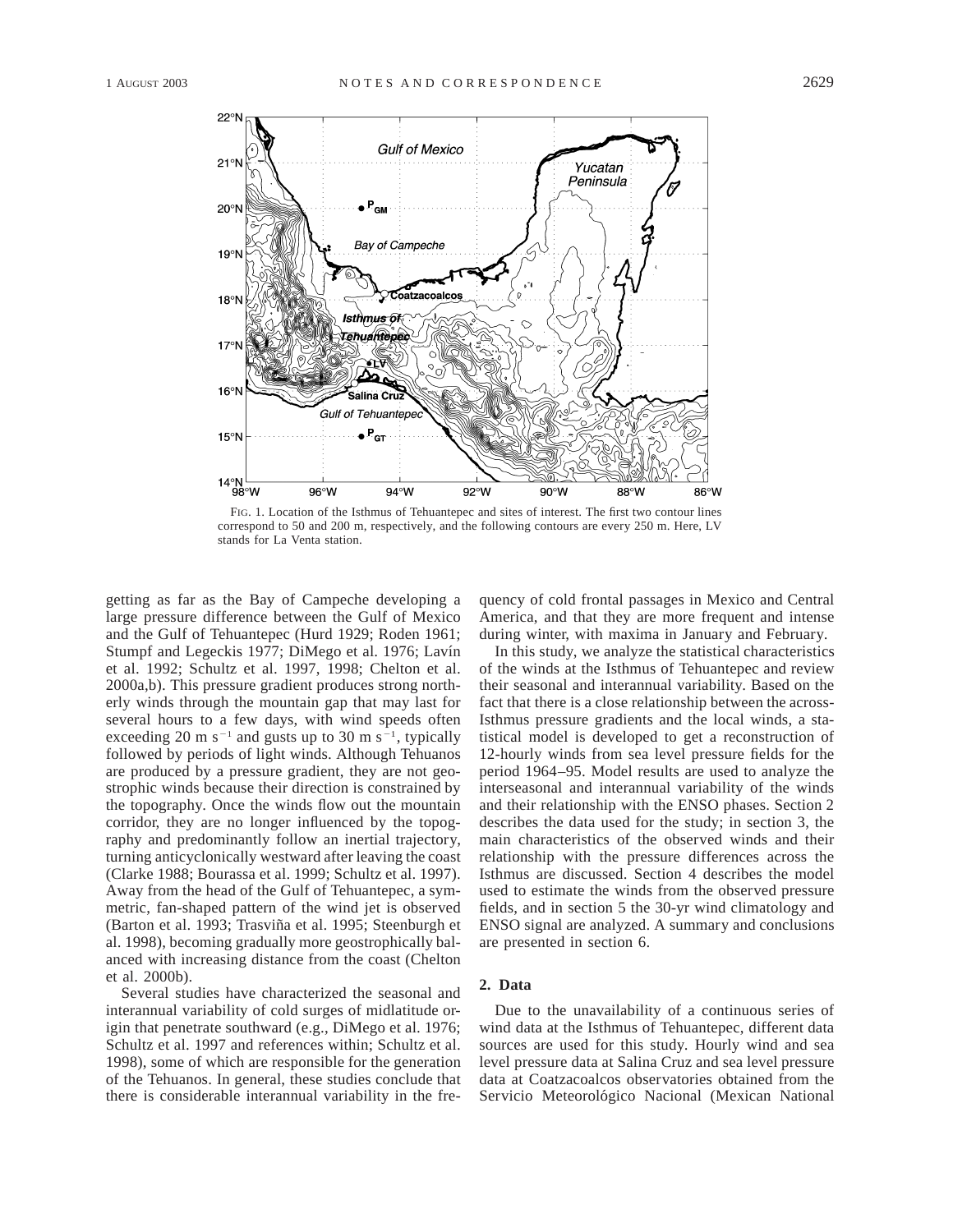

FIG. 2. Source and sampling periods of the data series.

Weather Service), high-quality wind data from La Venta station located at the southern end of the wind corridor, and 30 yr of mean sea level pressure records from the National Climatic Data Center (NCDC) are analyzed. The period of time covered by each data series is shown in Fig. 2. In addition, data from the National Centers for Environmental Prediction (NCEP) reanalysis provided by the National Oceanic and Atmospheric Administration–Cooperative Institute for Research in En-

vironmental Sciences (NOAA–CIRES) Climate Diagnostics Center, Boulder, Colorado, from their Web site at http://www.cdc.noaa.gov/, are used to analyze the causes of the seasonal evolution of the pressure gradients in the Isthmus.

The observatory of Salina Cruz in Oaxaca is located at  $16^{\circ}10'15''N$  and  $95^{\circ}10'45''W$ , at an altitude of 6 m above mean sea level. This observatory is 300 m away from the Gulf of Tehuantepec shore and approximately 50 km SSW from the mountain gap (see Fig. 1). The wind data series extends from 1964 to 1988 with some periods of missing data due to instrument failure or maintenance (see Fig. 2). From 1964 to 1974 the series had three daily records (at 0300, 1300, and 2000 UTC), from 1975 to 1979 there were eight records (at 0000, 0300, 0600, 0900, 1200, 1500, 1800, and 2100 UTC), and from 1984 to 1988 there were hourly records. However, these records are not complete, having missing data



FIG. 3. (a) Frequency distributions of wind direction (every  $22.5^{\circ}$ ) for La Venta (1994–95) and Salina Cruz (1984–88) from hourly data. Blank bars are proportional to the frequency of occurrence and thick lines are proportional to the mean speed of the corresponding wind direction. (b) Long-term monthly mean wind speeds from observations at La Venta (26.5 m) and Salina Cruz (10 m).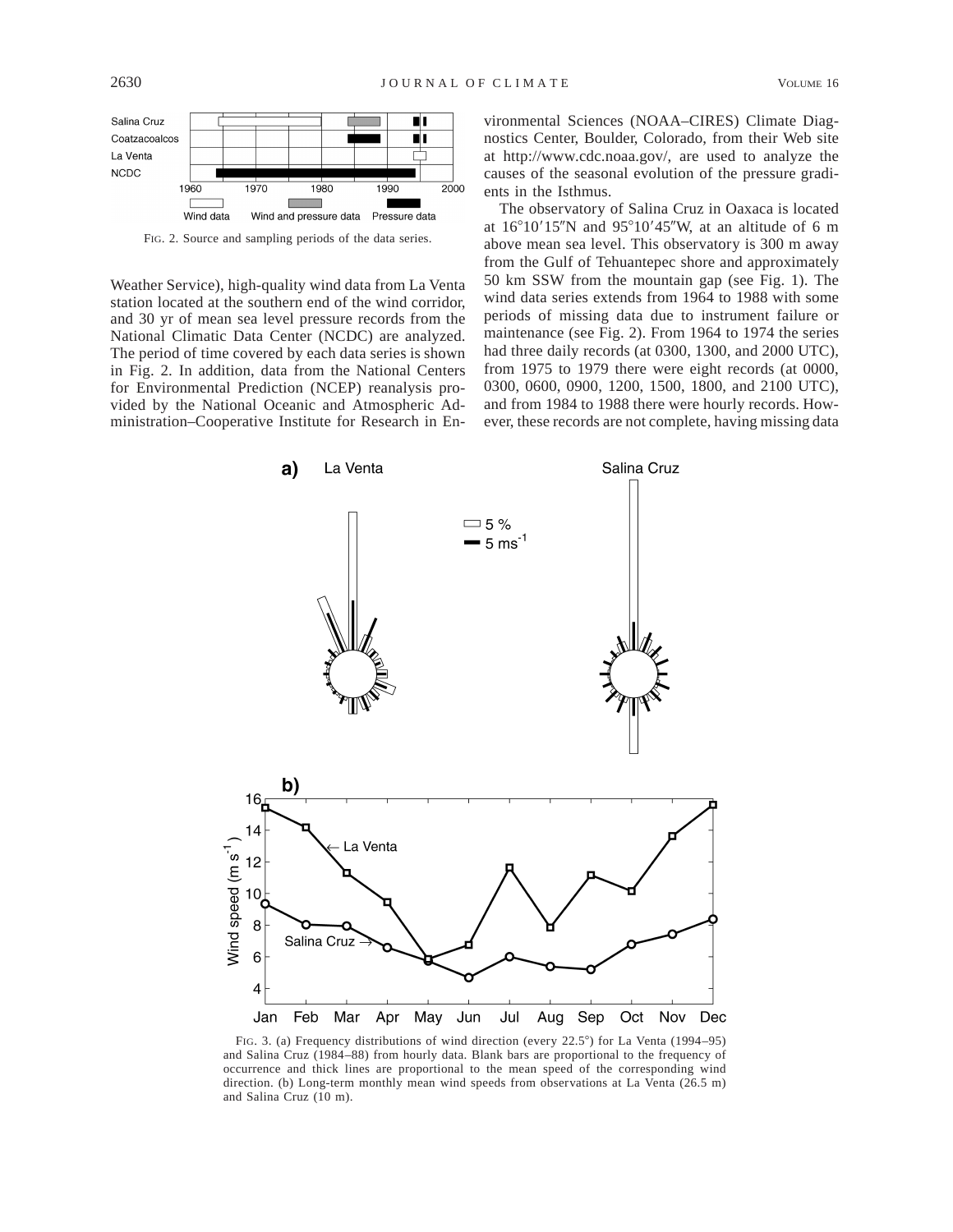mostly between 0600 and 1200 UTC. The winds were measured 10 m above the ground using a conventional anemograph. The La Venta anemometric station was located over the Gulf of Tehuantepec coastal plain, close to the southern end of the mountain gap (see Fig. 1). Wind speed and direction were measured at 26.5 m above the ground, with complete hourly data records from January 1994 to December 1995.

Hourly records of atmospheric sea level pressure for the periods October 1983–December 1988, January– November 1994, and July–December 1995 from Salina Cruz and Coatzacoalcos observatories are used to compute the pressure differences across the Isthmus and to analyze their relationship with the winds. The observatory of Coatzacoalcos in Veracruz is located at  $18^{\circ}08'$ N and  $94^{\circ}24'$ W, at an altitude of 14 m above mean sea level (see Fig. 1). The sea level pressure fields from NCDC (Global Historical Fields, version 1.0) has twicedaily records, at 0000 and 1200 UTC, from January 1964 to April 1994 on a  $5^{\circ} \times 5^{\circ}$  latitude–longitude grid. The values at vertices 20°N, 95°W ( $P_{GM}$ ) and 15°N, 95°W ( $P_{GT}$ ) (see Fig. 1) are used to calculate 30 yr of pressure differences between the Gulf of Mexico and the Gulf of Tehuantepec.

### **3. Observations**

### *a. The annual cycle*

In order to determine the statistical characteristics of the winds once they have passed through the mountain gap, the observed wind speed and direction at La Venta and Salina Cruz are analyzed. The frequency distributions of wind direction show that northerly winds are dominant and stronger than winds from other directions (Fig. 3a), although the average intensity for each wind direction is more variable in La Venta than in Salina Cruz. Jointly, NNW, N, and NNE winds were recorded 61.3% of the time at Salina Cruz and 67.4% at La Venta. Remarkable differences between the two sites are the occurrence of southerly winds, 17.6% at Salina Cruz against 5.0% at La Venta, and the occurrence of calm winds (not shown), recorded 0.8% of the time at La Venta and 6.4% at Salina Cruz. The higher number of calm winds at Salina Cruz is due, in part, to the high threshold response of the measuring gauge used. The comparison has the limitation that the data do not correspond to the same sampling period.

The long-term monthly mean wind speeds show that the winds are stronger at La Venta than at Salina Cruz throughout the year (Fig. 3b). The annual mean wind speed at Salina Cruz is  $6.9 \text{ m s}^{-1}$  with a standard deviation of 4.0 m s<sup>-1</sup>, and 11.2 m s<sup>-1</sup> at La Venta with a standard deviation of  $6.8 \text{ m s}^{-1}$ . The seasonal variability of the wind speed at both sites shows more intense winds during winter, with maxima in December and January, and decreasing toward the summer, with a minimum in May at La Venta and in June at Salina



FIG. 4. Hourly mean wind speeds  $(m s<sup>-1</sup>)$  throughout the year from observations at (a) Salina Cruz (1984–88), and (b) La Venta (1994– 95).

Cruz. These results agree with those of Roden (1961) for Salina Cruz for 1928–47. An interesting feature of the annual cycle is the relative maximum of wind speed observed during July, which is discussed in section 5.

The differences between the wind fields at Salina Cruz and La Venta seems to be caused by the location of Salina Cruz, which is off the axis of the wind jet. Results from Steenburgh et al. (1998) show that, along the coastline of the Gulf of Tehuantepec, the wind magnitude decreases considerably a few tens of kilometers away from the axis of the jet. As a consequence, the winds are weaker at Salina Cruz than at La Venta, although both sites are strongly influenced by intense gap winds. Also, there is a variation of the wind speed with height (Justus and Mikhail 1976), so it is expected that winds measured at an altitude of 26.5 m in La Venta be more intense than the winds at 10 m. The wind speed difference between Salina Cruz and La Venta cannot be explained by a sea breeze because there is a maximum in the diurnal signal at Salina Cruz from 1800 to 0200 UTC (Fig. 4).

### *b. Wind speed and wind direction relationship*

A characteristic of the wind speed at La Venta is that its frequency distribution is bimodal, with maxima around 4.0 m s<sup>-1</sup> and 16.5 m s<sup>-1</sup> (Fig. 5). This bimodality is strongly related to the wind direction, in that the more intense winds are those from the NNW, N, and NNE. These results suggest dividing the data according to their direction: winds from NNW, N, and NNE are combined into a group called the north-range, and winds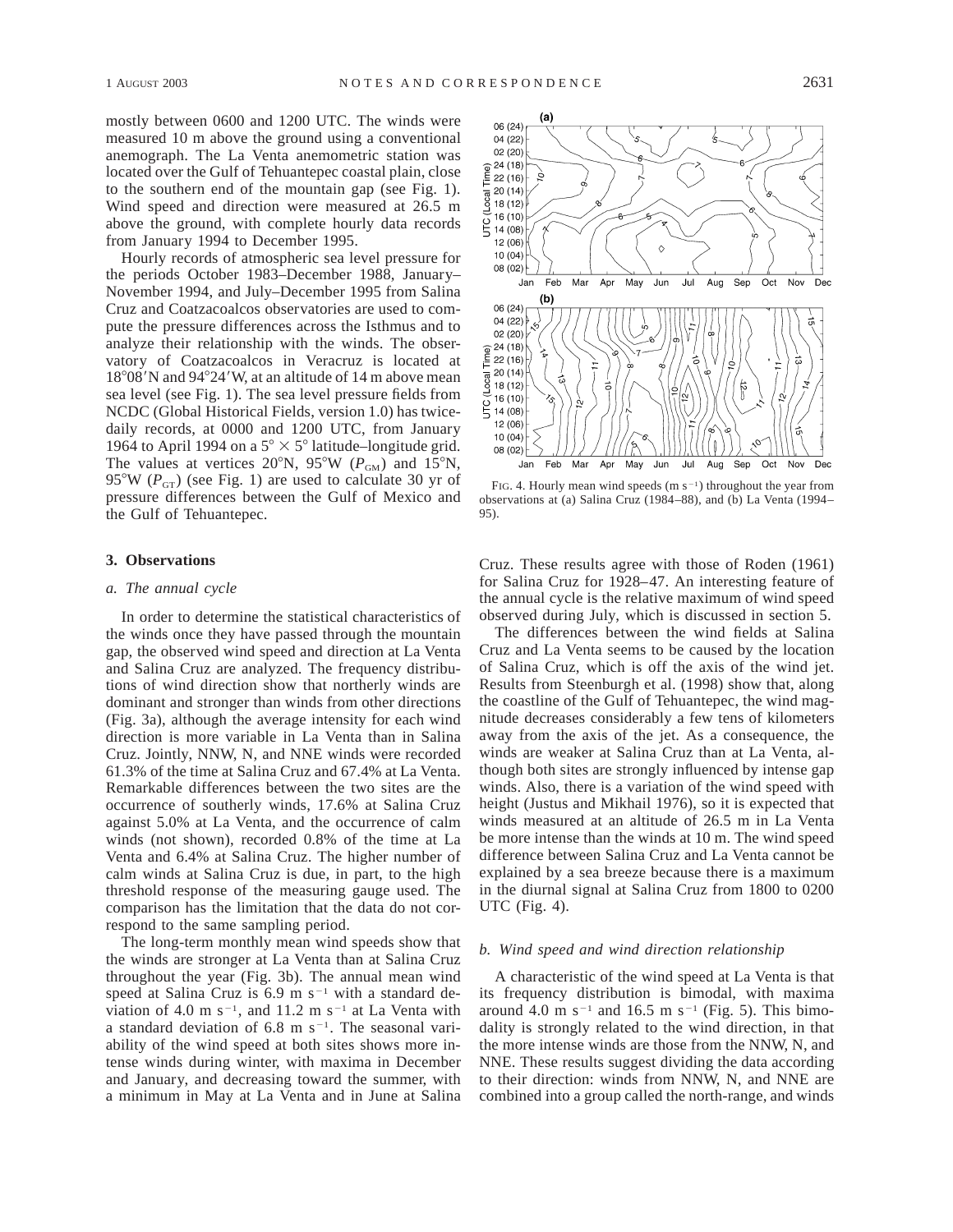

FIG. 5. Frequency distribution of obs wind speed at La Venta considering all winds (circles), winds from NNW, N, and NNE (triangles), and winds from other directions (squares).

from all other directions are combined into the nonnorth-range group. Observed mean wind speed during 1994 and 1995 show that north-range winds are considerably stronger than the non-north-range winds for every month (Table 1). From November to February the

north-range winds occur more than 75% of the time, with maximum frequencies during November and December and with maximum intensity in January. From March, a substantial decrease in the occurrence of northrange winds is observed; however, their intensity remains high until April. During late spring and summer (May–September) the winds are less intense, but a relative maximum is observed in July showing an increase in the frequency and intensity of the north-range winds.

Nonetheless, it is important to note the large interannual variability. There is a remarkable difference between the frequency of occurrence of north-range winds during the summer of 1994 (71%) and 1995 (47%). This difference is more evident during May and August, showing considerably greater percentages of occurrence of north-range winds and associated mean wind speed in 1994 than in 1995.

### *c. Wind–pressure relationship*

Previous studies have shown that strong northerly winds at the Isthmus of Tehuantepec are related with high pressure systems of midlatitude origin that penetrate into the Gulf of Mexico (e.g., DiMego et al. 1976; McCreary et al. 1989; Schultz et al. 1997, 1998; Chelton et al. 2000a,b). In this section, the relationship between

TABLE 1. Monthly, annual, and winter–summer mean wind speeds for La Venta (1994–95) considering all winds (mean) and winds grouped in north-range and non-north-range. The frequency of occurrence for each group of winds is in columns: % north and % non-north, respectively. Note: Winter includes months from Oct to Apr, and summer from May to Sep.

| Yr   | Period         | Mean $(m s^{-1})$ | % North | North $(m s^{-1})$ | % Non-north | Non-north $(m s^{-1})$ |
|------|----------------|-------------------|---------|--------------------|-------------|------------------------|
| 1994 | Jan            | 16.0              | 79      | 19.4               | 21          | $3.5$                  |
|      | Feb            | 14.1              | 80      | 17.2               | 20          | 3.5                    |
|      | Mar            | 10.8              | 53      | 17.9               | 47          | 3.3                    |
|      | Apr            | 9.4               | 52      | 15.2               | 48          | 3.4                    |
|      | May            | 7.4               | 57      | 11.0               | 43          | 3.4                    |
|      | Jun            | 6.3               | 45      | 11.6               | 55          | 2.6                    |
|      | Jul            | 12.0              | 84      | 13.8               | 16          | 3.2                    |
|      | Aug            | 10.4              | 80      | 12.5               | 20          | 2.6                    |
|      | Sep            | 12.5              | 87      | 13.9               | 13          | 3.1                    |
|      | Oct            | 9.8               | 65      | 13.6               | 35          | 3.2                    |
|      | <b>Nov</b>     | 13.6              | 88      | 15.0               | 12          | 3.7                    |
|      | Dec            | 16.2              | 94      | 16.9               | 6           | 4.3                    |
|      | Annual         | 11.5              | 71      | 15.0               | 29          | 3.1                    |
| 1995 | Jan            | 14.8              | 76      | 18.4               | 24          | 3.6                    |
|      | Feb            | 14.1              | 78      | 16.9               | $22\,$      | 4.2                    |
|      | Mar            | 11.8              | 57      | 16.7               | 43          | 5.1                    |
|      | Apr            | 9.5               | 40      | 16.2               | 60          | 5.1                    |
|      | May            | 4.3               | 5       | 6.1                | 95          | 4.3                    |
|      | Jun            | 7.4               | 51      | 10.4               | 49          | 4.2                    |
|      | Jul            | 11.3              | 76      | 13.9               | 24          | 3.4                    |
|      | Aug            | 5.3               | 30      | 10.6               | 70          | 3.0                    |
|      | Sep            | 9.9               | 77      | 11.7               | 23          | 3.7                    |
|      | Oct            | 10.5              | 62      | 13.8               | 38          | 5.1                    |
|      | <b>Nov</b>     | 14.0              | 82      | 16.3               | 18          | 3.0                    |
|      | Dec            | 15.0              | 82      | 17.2               | 18          | 5.2                    |
|      | Annual         | 10.6              | 59      | 15.0               | 41          | 4.2                    |
|      | Summer 1994    | 9.4               | 71      | 12.8               | 29          | 3.0                    |
|      | Winter 1994-95 | 12.5              | 71      | 16.3               | 29          | 4.4                    |
|      | Summer 1995    | 7.5               | 47      | 11.9               | 53          | 3.8                    |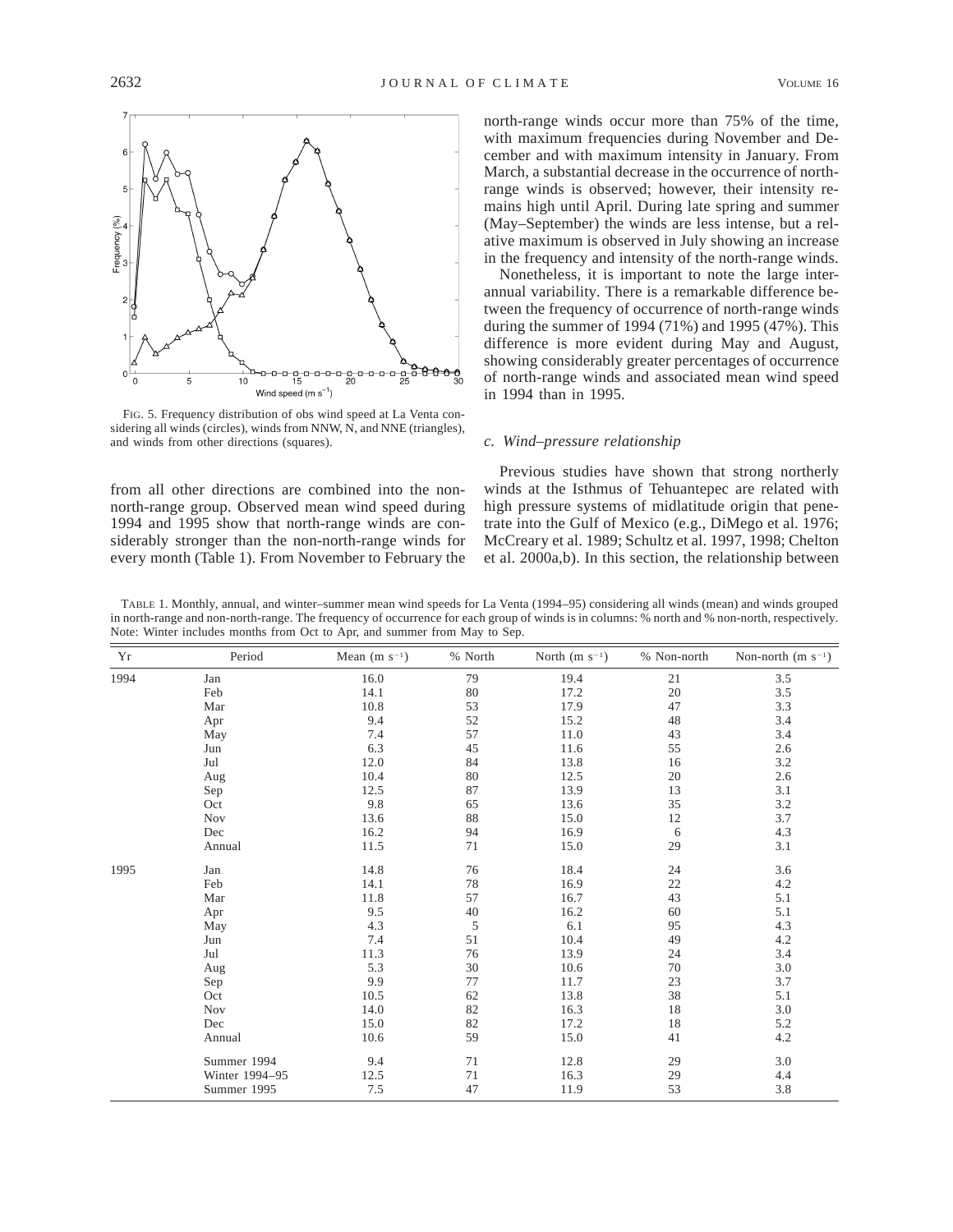

FIG. 6. Scatterplots of wind speed at La Venta and sea level pressure difference between Salina Cruz and Coatzacoalcos, considering (a) all winds, (b) north-range winds, and (c) non-north-range winds, as defined in the main text.

the winds at La Venta and the across-isthmus pressure gradients is analyzed using the pressure differences between the Salina Cruz and Coatzacoalcos observatories.

The data series of pressure differences between the observatories (hereafter  $\Delta P_{SC-C}$  = pressure at Salina Cruz minus pressure at Coatzacoalcos) has simultaneous records with the La Venta wind series over a period of 17 months: January–November 1994 and July–December 1995. The scatterplot of these two variables shows two clusters of points: one with points mostly associated with negative values of  $\Delta P_{\text{SC}-\text{C}}$ , and the other with points mostly associated with positive values of  $\Delta P_{\text{SC-C}}$ 



FIG. 7. Percentage of occurrence of north-range winds at La Venta as a function of the pressure difference between Salina Cruz and Coatzacoalcos.

(Fig. 6a). The scatterplot of wind speed at Salina Cruz and  $\Delta P_{\text{SC-C}}$  presents a similar behavior (not shown). These clusters of points are related to the wind direction, as can be seen when data are grouped by ranges. The scatterplot of the north-range wind speed and  $\Delta P_{\text{SC-CC}}$ (Fig. 6b) shows strong winds mainly associated with large negative values of  $\Delta P_{\text{SC-C}}$ , that is, when the pressure in Salina Cruz is considerably lower than in Coatzacoalcos, whereas the corresponding scatterplot for the non-north-range winds (Fig. 6c) shows that they are mostly associated with positive values of  $\Delta P_{\text{SC-CC}}$ . The correlation between  $\Delta P_{\text{SC-C}}$  and the meridional wind component is 0.84, similar to the value 0.83 obtained by Chelton et al. (2000b) for the correlation between the pressure gradient across the isthmus and the majoraxis component of the gap outflow for October 1996– June 1997.

The percentage of occurrence of north-range winds as a function of the magnitude of  $\Delta P_{\text{SC-C}}$  is displayed in Fig. 7. This plot shows percentages above 90% for values of  $\Delta P_{\text{SC-C}}$  lower than  $-0.4$  hPa, and below 10% for values greater than 2.2 hPa. Therefore, there is an interval of values of pressure difference, approximately from 0 to 2 hPa, for which winds from any direction can occur. Within this interval, the value of the pressure difference is not enough to determine if the wind comes from the north. However, in a probabilistic sense, wind direction can be estimated as a function of the pressure difference using the frequency distribution function shown in Fig. 7. These results are the basis to construct a simple model to estimate the wind speed from the pressure differences across the isthmus.

### **4. The model**

The results obtained so far suggest grouping the winds in north-range (winds from the Gulf of Mexico through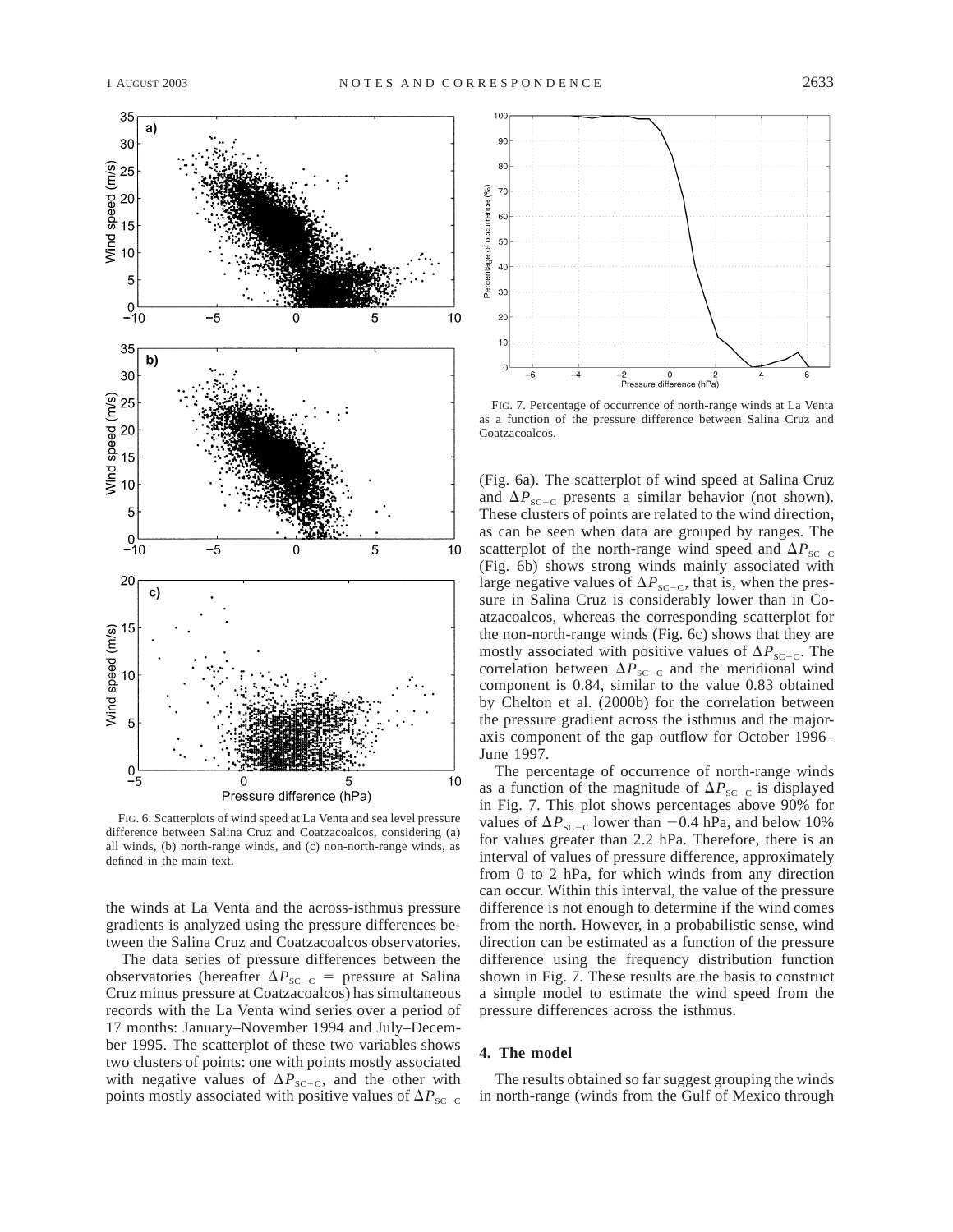TABLE 2. Linear regression parameters (*m, b*) and root-meansquare error (rmse) for the north-range and non-north-range winds.

| Parameter          | North-range | Non-north-range |  |  |
|--------------------|-------------|-----------------|--|--|
| m                  | $-2.17$     | 0.37            |  |  |
|                    | 11.82       | 2.32            |  |  |
| rmse (m $s^{-1}$ ) | 3.63        | 2.05            |  |  |

the isthmus) and non-north-range (winds from all other directions), and have shown that there is a clear relationship between the winds and the pressure gradients across the isthmus. Using a linear regression model, the wind speed for each range (WS<sub>r</sub>) can be estimated from  $\Delta P_{\text{SC-C}}$  as follows:

$$
WS_r = m_r \Delta P_{SC-C} + b_r + A_r,
$$

where *m* and *b* are the least squares linear regression parameters, *A* represents the error of the estimation, and the subindex *r* stands for the corresponding range of winds. It is assumed that *A* has a Gaussian distribution with zero mean and variance equal to the root-meansquare error between the observations (WS<sub>o</sub>) and estimations (WS*r*), and is given by

$$
A_r = \text{Rdn} \left[ \frac{1}{n} \sum_{i=1}^n (WS_{o_i} - WS_{r_i})^2 \right]^{1/2},
$$

where *n* is the number of observations for each range of winds and Rdn is a normally distributed random number with zero mean and variance 1. The inclusion of the random term does not affect the mean of the wind speed, but does affect the variance and other parameters related to it, such as the kinetic energy. Table 2 shows the values of the linear regression parameters and the root-meansquare error for each range of winds.

In the model, the wind direction is determined by

north-range if  $F(\Delta P_{SC-C}) \ge$  rand non-north-range if  $F(\Delta P_{\text{SC-C}})$  < rand,

where  $F(\Delta P_{SC-C})$  is the frequency distribution function of the observed wind direction with regard to  $\Delta P_{\text{SC-C}}$ (see Fig. 7), and rand is a uniformly distributed random number between zero and one.

Model results show that the mean, standard deviation, and bimodality of the distribution of the observed winds at La Venta are well reproduced (Fig. 8). The scatterplot of the monthly mean wind speeds from observations and model estimates (Fig. 9a), and that of the frequency of north-range winds from observations and model estimates (Fig. 9b), show a high correlation between the variables: 0.97 for the mean wind speeds and 0.95 for the frequency of north-range winds. The corresponding values for the square of the correlation are 0.94 and 0.90, respectively. These results show the goodness of the model.



FIG. 8. Frequency distribution of wind speed at La Venta from observations (bars) and those estimated from  $\Delta P_{\text{SC-C}}$  (line). The periods of simultaneous hourly data records for the wind data series at La Venta and the pressure differences between observatories are Jan– Nov 1994 and Jul–Dec 1995.

### **5. Wind climatology and ENSO signal**

In order to obtain a 30-yr wind climatology for La Venta, the model described earlier and the sea level pressure data from NCDC for vertices  $P_{GM}$  and  $P_{GT}$  (see Fig. 1 for their location) are used. The time series of



FIG. 9. Scatterplots of observations and model estimates from  $\Delta P_{SC-C}$  for (a) monthly mean wind speeds, and (b) monthly mean frequencies of north-range winds, calculated from hourly data in Jan– Nov 1994 and Jul–Dec 1995.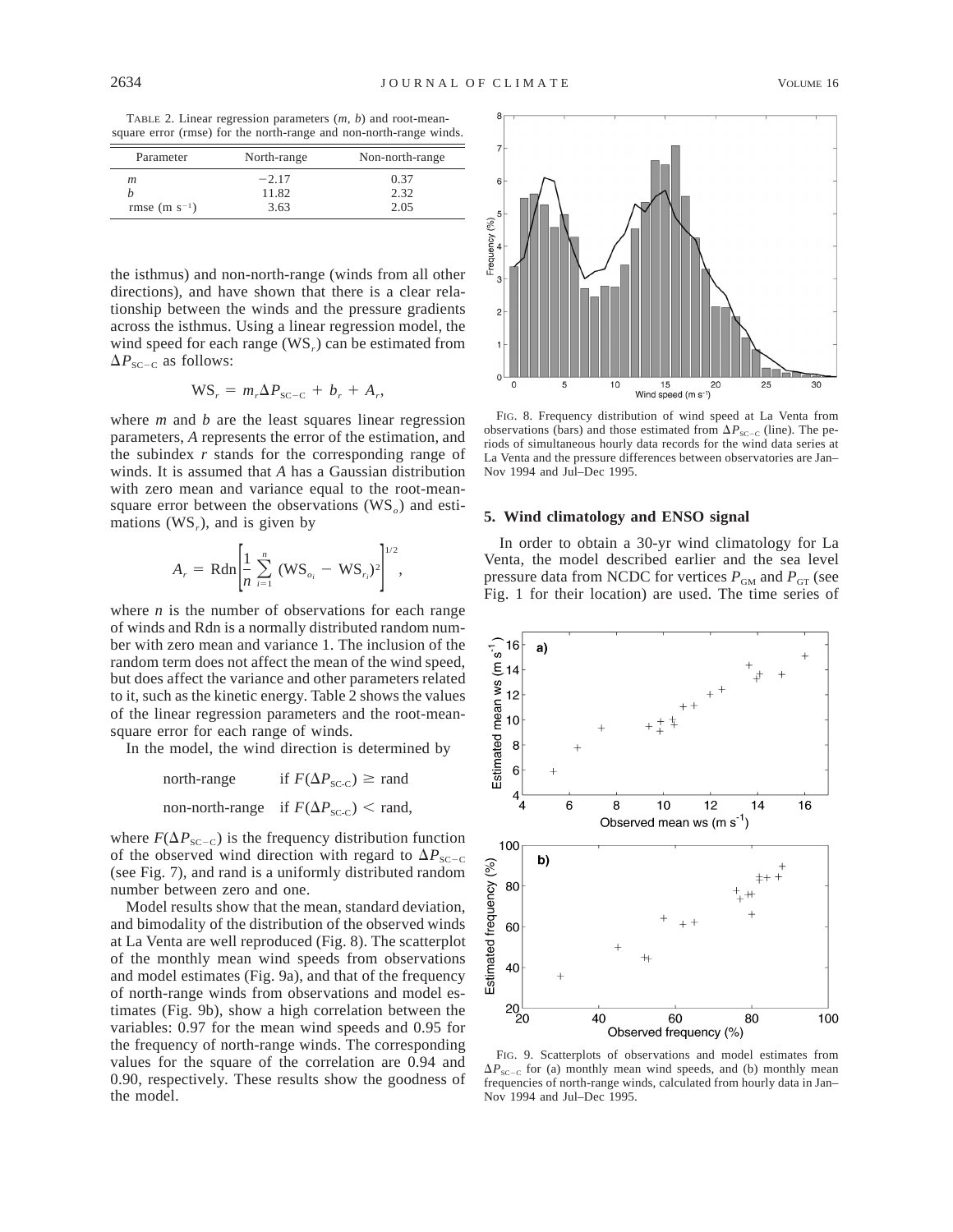

FIG. 10. Monthly means of (a) wind speed and (b) occurrence of north-range winds, from observations at Salina Cruz (circles), observations at La Venta (asterisks), and from model estimates for La Venta from  $\Delta \hat{P}_{SC-C}$  (NCDC adjusted pressure differences) (thick line). For the periods Jan–Nov 1994 and Jul–Dec 1995 the model estimates are from  $\Delta P_{\text{SC-C}}$  (pressure differences between observatories). There are no wind direction data at Salina Cruz for 1977–78.

pressure differences between  $P_{GM}$  and  $P_{GT}$  (hereafter  $\Delta P_{\text{NCDC}} = P_{\text{GM}} - P_{\text{GT}}$  is used instead of  $\Delta P_{\text{SC-C}}$  because the latter record is not long enough. The correlation between sea level pressure data at Salina Cruz and  $P_{GT}$ is 0.72, that for Coatzacoalcos and  $P_{GM}$  is 0.94, and between  $\Delta P_{\text{SC-C}}$  and  $\Delta P_{\text{NCDC}}$  is 0.84. Although  $\Delta P_{\text{SC-C}}$ and  $\Delta P_{\text{NCDC}}$  are highly correlated, their distributions have different mean and variance; thus, it was necessary to apply a scale transformation to  $\Delta P_{NCDC}$  in order to obtain equivalent values to those of  $\Delta P_{\text{SC-C}}$ . The scale transformation (Wilks 1995) is determined by the following equation:

$$
\Delta \hat{P}_{SC-C}(i) = \frac{\Delta P_{NCDC}(i) - \Delta P_{NCDC}}{\sigma_{NCDC}} \sigma_{SC-C} + \overline{\Delta P_{SC-C}},
$$

where  $\Delta P_{\text{SC}-\text{C}}$  is the transformed pressure difference, and the overbar indicates the mean and  $\sigma$  the standard deviation of the corresponding dataset.

Using the parameters obtained in the previous section, winds at La Venta are estimated from  $\Delta \hat{P}_{\text{SC-C}}$  for January 1964 to December 1993. The mean wind speed and frequency of north-range winds for La Venta from model estimates and observations at Salina Cruz and La Venta (Figs. 10a and 10b, respectively) show that there is a high correspondence in the magnitude of the variations and in the seasonal and interannual variability. The correlation between model estimates at La Venta and observations at Salina Cruz, for the periods with simultaneous data as shown in Fig. 10, is 0.70 for the wind speed and 0.72 for the frequency of north-range winds. The corresponding values for the square of the correlation are 0.49 and 0.52, respectively, which represent the proportion of the variability observed at Salina Cruz described by the estimated La Venta data. The model skill is good considering that differences are expected due to model limitations, differences between La Venta and Salina Cruz winds, and wind and pressure measurement errors. The correlation between observed and estimated winds at La Venta was discussed in section 4.

#### *a. Seasonal variability*

Long-term monthly mean wind speeds from model estimates (Fig. 11a) show stronger winds during winter, with maximum values in December and January  $(\sim 12.9$  $m s^{-1}$ ), and weaker winds during summer with minimum values in May and June ( $\sim$ 7.0 m s<sup>-1</sup>). A relative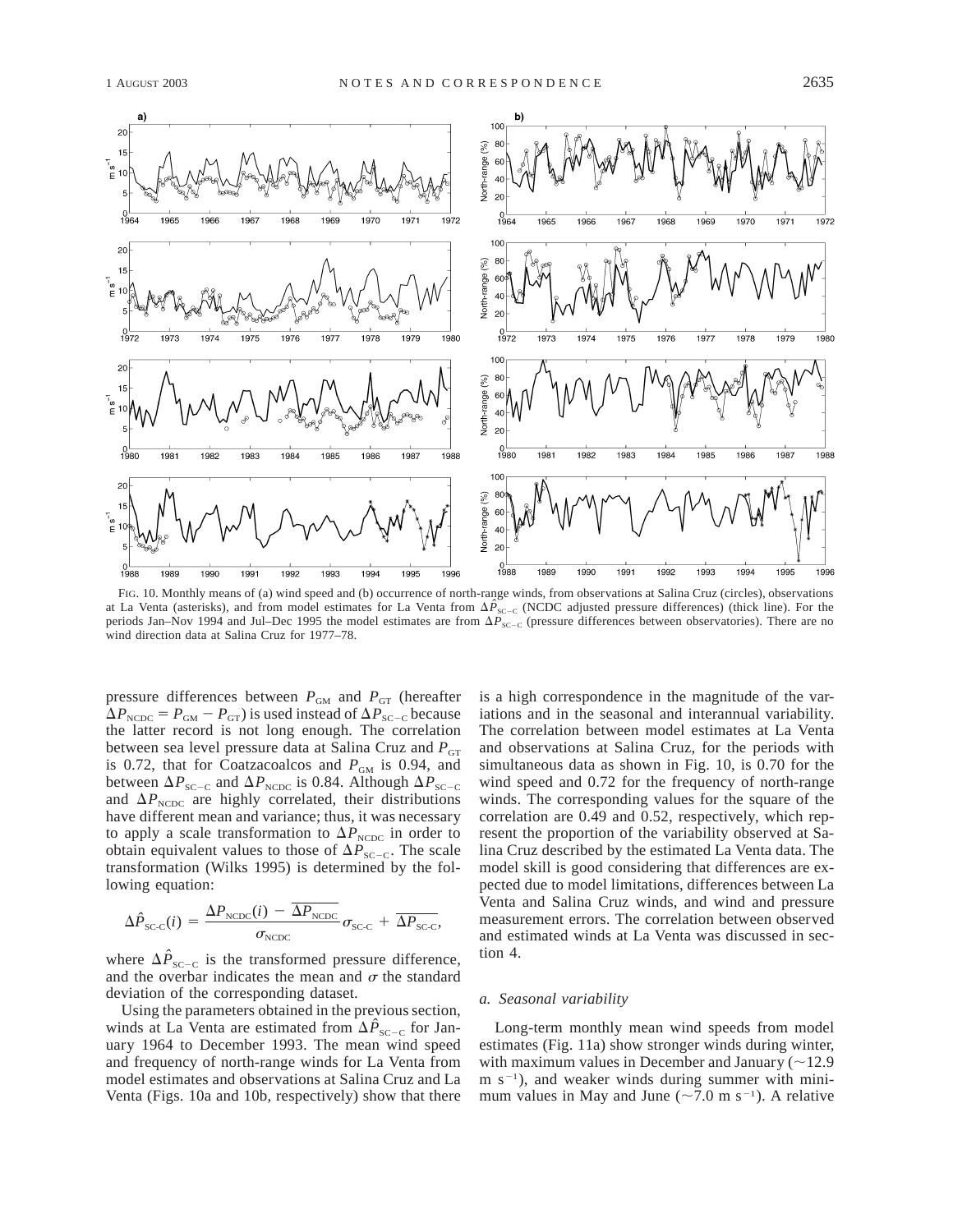

FIG. 11. (a) Long-term monthly mean wind speeds, and (b) longterm monthly mean frequencies of north-range winds from model estimates for La Venta. Error bars represent  $\pm 1$  std dev from the mean.

maximum of wind speed in July, a feature that is observed in both La Venta and Salina Cruz measurements (see Fig. 3b), is also shown by the model estimates.

The percentage of occurrence of north-range winds from model estimates (Fig. 11b) also shows a strong seasonal signal, with larger values in winter and a significant relative maximum in July. An interesting characteristic is that, although the frequency of north-range winds is larger during the winter months, the interannual variability, that is, the standard deviation, is larger from May to September. The north-range winds occur during the whole year, but they are more frequent and stronger from October to February (Fig. 12). From March, an important decrease in north-range winds is observed, but strong events with wind speeds between 30 and 35 m  $s^{-1}$  still occur during April. In July, even though north-range winds are relatively frequent, they are weaker than during the winter season, with wind speeds generally between 10 and 15 m  $s^{-1}$ , while from December to February the speeds are generally between 15 and 20 m s<sup>-1</sup> (Figs. 11b and 12).

Strong events, which produce winds attaining more than 30 m  $s^{-1}$ , are almost restricted to the fall-winter season and they have been the most studied. The origin and variability of the northerly winds during summer has not had the same attention. However, these winds may have a connection with the summer precipitation pattern over the southern part of Mexico, which shows a bimodal distribution with maxima in June and September–October and a relative minimum during July–

August known as the midsummer drought (Magaña et al. 1999a). There is an increase in the pressure difference across the Isthmus of Tehuantepec in July that is caused by an increase of the sea level pressure in the Gulf of Mexico, instead of a decrease in the Gulf of Tehuantepec (Fig. 13). The analysis of the global climatological mean sea level pressure (SLP) fields from NCEP reanalysis data suggests that the increase of pressure in summer in the Gulf of Mexico is caused by the westward displacement and intensification of the Bermuda high (Fig. 14). The maximum mean SLP value of the center of the Bermuda high is around 1025 hPa in July and the minimum is around 1020 hPa in October–November; then, a relative maximum is reached in January of approximately 1023 hPa decreasing again to a relative minimum of 1021 hPa in April. At the same time, a westward shift of the center is observed from  $23^{\circ}$ W in January to around 35°W during May–August.

### *b. Interannual variability: El Nin˜o and La Nin˜a*

The El Niño–Southern Oscillation (ENSO) impact on the interannual variability of the winds is studied through the analysis of the long-term monthly means and standard deviations of the modeled winds for 1964– 95. The selection of ENSO phases is based on the Japan Meteorological Agency (JMA) index, which is a 5 month running mean of spatially averaged sea surface temperature anomalies over the tropical Pacific (from http://www.coaps.fsu.edu/research/jma\_index1.shtml). If index values are  $0.5^{\circ}C$  (-0.5°C) or greater (lower) for six consecutive months, including October–November–December, the ENSO year from October through the following September is categorized as an El Niño (La Niña) year. For all other values of the index the year is categorized as neutral. In this study, however, it is assumed that El Niño (La Niña) years run from July through June of the next year because we found, after testing for different periods, that the winds have a clear ENSO signal for this period. Both periods agree with the results of Schultz et al. (1998) in the sense of including the winter months in the definition of the ENSO phase. There are eight years considered as El Niño from 1964 to 1995: 1965, 1969, 1972, 1976, 1982, 1986, 1987, and 1991; and seven years considered as La Niña: 1964, 1967, 1970, 1971, 1973, 1975, and 1988. The correlation between the JMA index and the frequency of north-range winds is maximum at zero lag with a value of 0.32, and the correlation between the JMA index and the monthly mean wind speeds is maximum at 1-month lag with a value of 0.27.

Long-term monthly mean wind speeds during La Niña years at La Venta are weaker than during neutral and El Niño (Fig. 15a). Comparison between means using the Student's *t* test shows that during La Niña years the mean wind speeds are significantly lower than in neutral years for February–March, June–September, and November at the 90% confidence level. During El Niño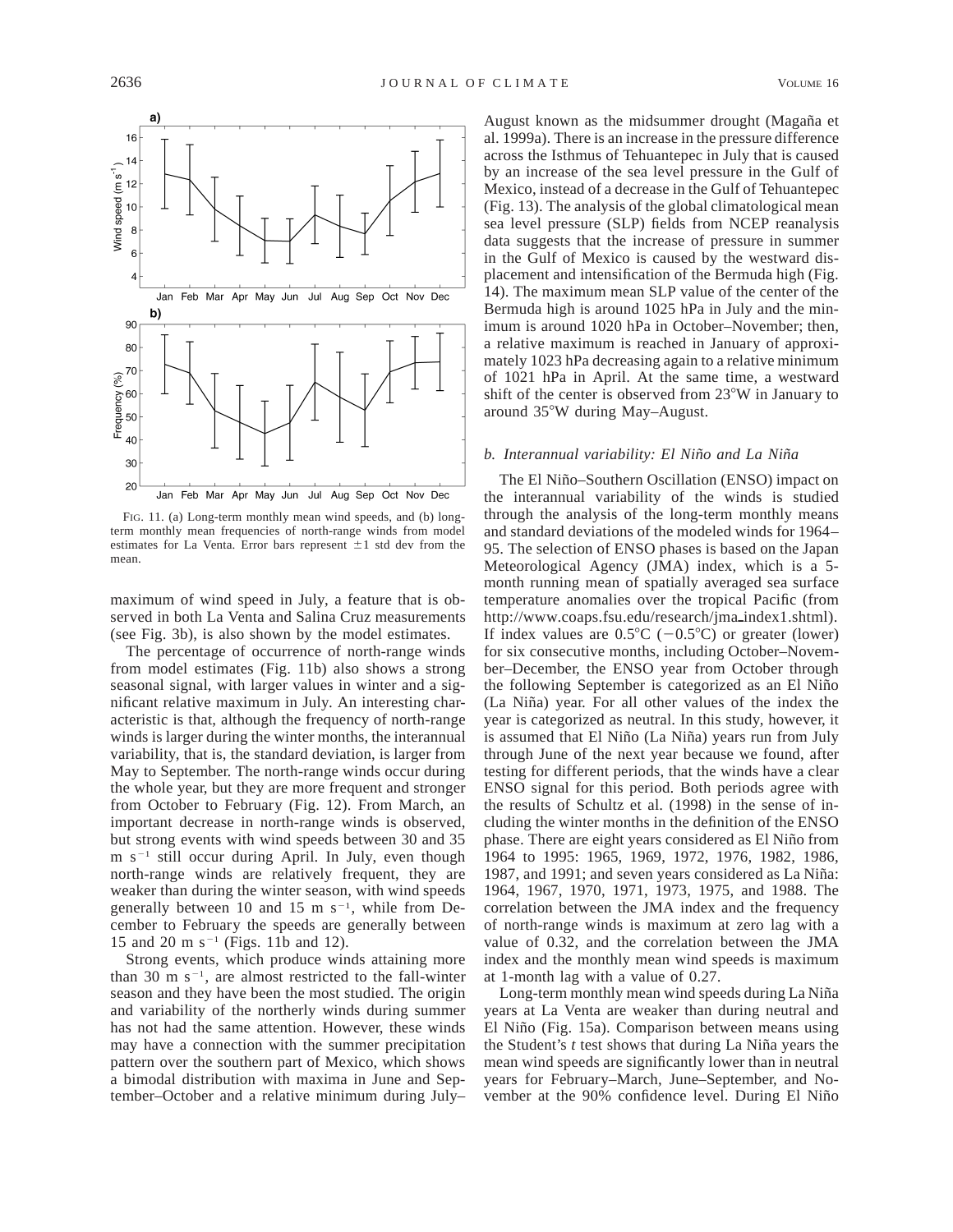

FIG. 12. Monthly frequency distributions of wind speed for the north-range winds at La Venta from model estimates. The percentage in each graph represents the cumulative frequency for each month.

years, the mean wind speeds for April–May and August–October are greater than during neutral years at the 80% confidence level. The percentages of occurrence of north-range winds (Fig. 15b) show that during



FIG. 13. Long-term monthly mean sea level pressure for  $P_{GT}$  (15°N, 95°W) in the Gulf of Tehuantepec (continuous line), and  $P_{GM}$  (20°N, 95°W) in the Gulf of Mexico (dashed line), from NCDC data.

La Niña years, north-range winds are less frequent than during El Niño and neutral years, presenting significantly lower values than in neutral years from June to November at the 96% confidence level. Occurrence of north-range winds during El Niño years does not show a significant difference compared to neutral years, except for May and September. In general, these results are consistent with Magaña et al. (1999b) that shows that the number of nortes increases during El Niño years in comparison to La Niña years, and with Schultz et al. (1998) who found that there are more cold frontal passages in southern Mexico during El Niño winters compared with La Niña winters. The interannual variability of strong events is tested by computing the frequency of winds stronger than 30 m  $s^{-1}$  at La Venta. These events occur from October to April, being larger during El Niño years than in La Niña years in all months but February. Results for the months between October and January are 0.82%, 1.26%, 2.77%, and 2.43% during El Niño years, and 0.46%, 0.74%, 0.71%, and 1.84% during La Niña years. These results suggest that the ENSO signal in the monthly mean wind speeds is due to both the frequency of northerly winds and their intensity.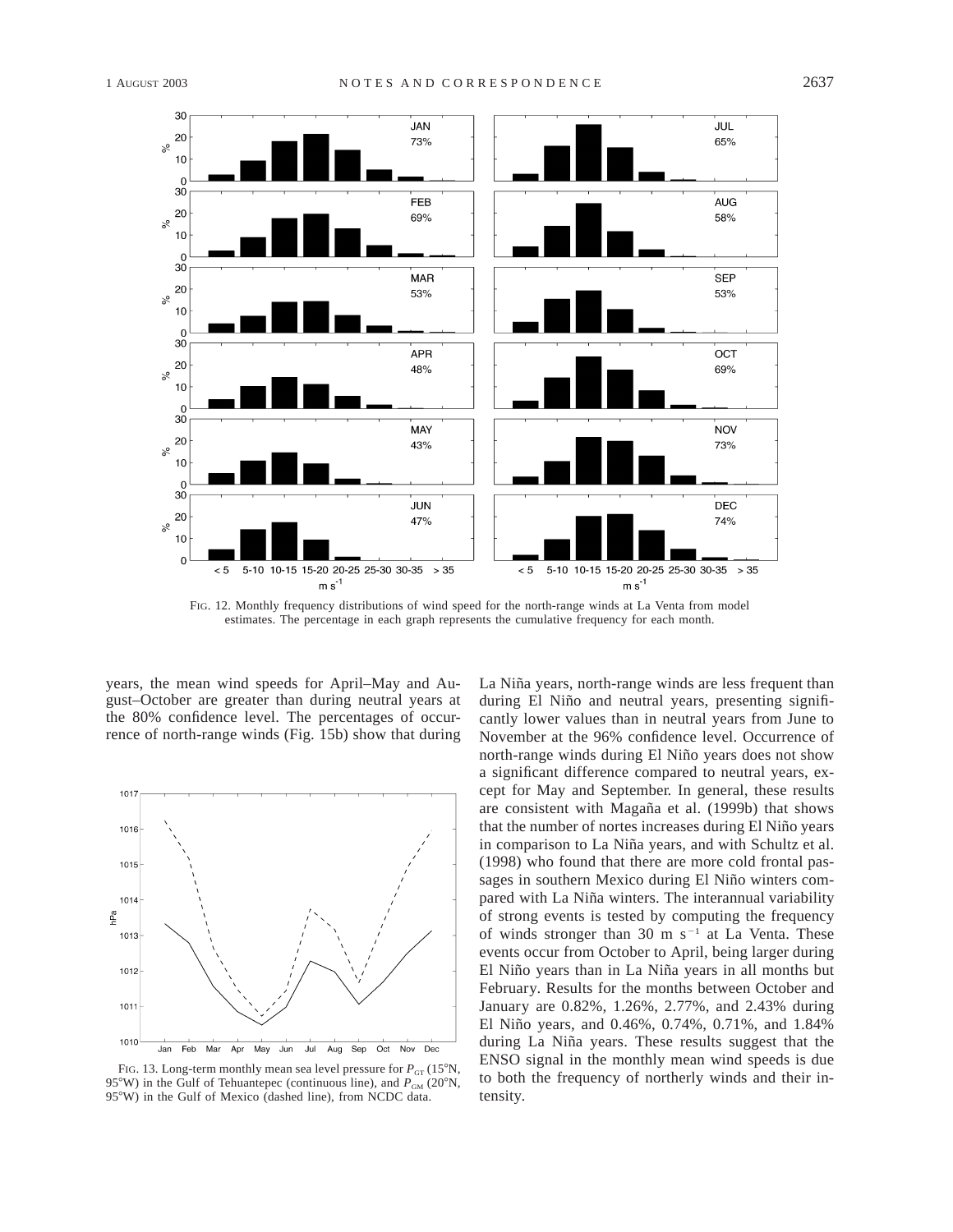

### **6. Summary and conclusions**

The frequency distribution of wind speed at the coastal plain of the Gulf of Tehuantepec is bimodal and this special characteristic is associated with the wind direction. Decomposing the wind data series based upon wind direction, that is, winds from the north crossing the isthmus (north-range winds) and winds from other directions, the bimodality is removed. The direction of the wind can be established in a probabilistic sense from the across-isthmus pressure difference considering three cases: a range of pressure difference values where northerly winds through the gap are highly probable, another where they are very improbable, and a transition range where they can or cannot develop. When the gap winds develop, their intensity is directly proportional to the pressure difference.

Wind speed in the southern end of the Isthmus of Tehuantepec has a strong seasonal signal, with higher values during winter and lower in summer, but showing a relative maximum in July. The frequency of occurrence of north-range winds shows a similar seasonal pattern. Although the north-range winds are frequent in July, they are weaker than those observed in winter because the pressure differences across the isthmus are stronger during the winter months. In addition, the in-

terannual variability of the frequency of northerly winds is larger in summer. The relative maximum of wind speed and occurrence of northerly winds in July is associated with an increase of sea level pressure in the Gulf of Mexico produced by the intensification and westward shift of the Bermuda high during this time of the year. This summer maximum coincides with the midsummer minimum of the annual cycle of precipitation over the southern part of Mexico, which has maximum values during June and September–October and a relative minimum during July and August (Magaña et al. 1999a). These results suggest that there is a relationship between the frequency of north-range winds in summer and the precipitation in southern Mexico and Central America, but more research must be done in order to explain the interannual variability of the precipitation cycle and the linkage of the pressure difference between the Gulf of Mexico and the Gulf of Tehuantepec with other meteorological variables.

The mean wind speed and the occurrence of northrange winds in the southern end of the Isthmus of Tehuantepec show an El Niño–La Niña signal, with larger values during El Niño years compared to La Niña years. This signal is consistent with Magaña et al. (1999b) that shows that the number of nortes reaching the Gulf of